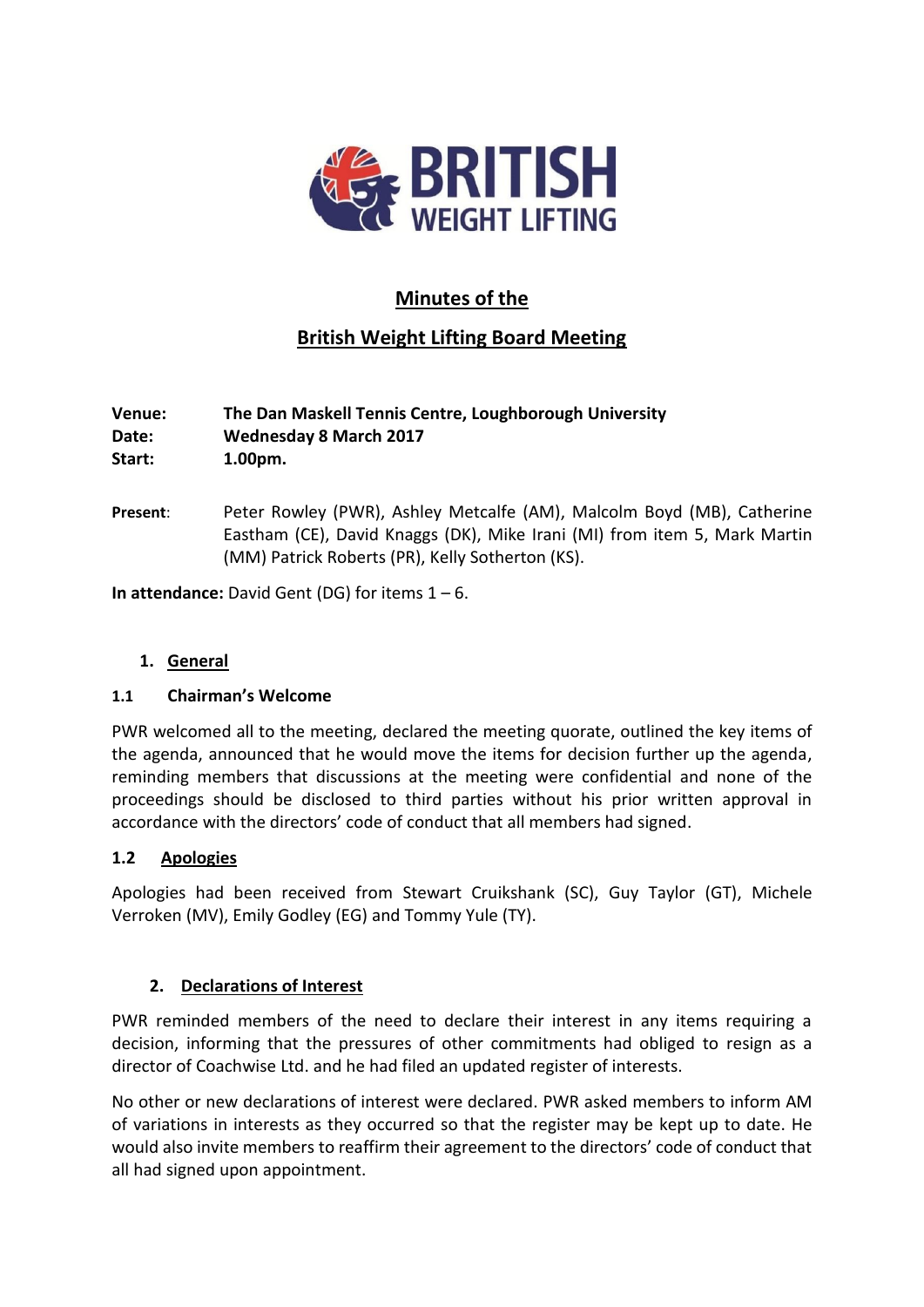## **3. Minutes of the meeting on 8 December 2016 and matters arising**

The minutes of the Board meeting held on 8 December 2016 circulated previously were agreed as read and approved for posting on the website.

There were no matters arising not appearing elsewhere on the agenda.

## **4. Decisions taken outside the Board Meeting**

AM referred to his previous email and confirmed that the terms of reference of the England Group had been approved electronically, that a good response had been received for applications to join the group which had been considered by MB, PWR and himself acting as a Nominations Panel and that he would invite successful applicants to the inaugural meeting scheduled for 26 April 2017 and thank unsuccessful candidates for their interest.

AM also referred to his separate email offering recommendations for casting votes for a new chair and board members of the British Paralympic Association and the appointment of Deputy Chair of the BOA, following which he had our votes. He informed members of the outcome of the elections.

PWR vacated the chair temporarily and left the meeting.

AM reminded members that PWR's initial term of office was due to expire in May 2017 before our next board meeting and that MV had contacted members seeking their views upon his reappointment for a further term. **His appointment had been approved unanimously.**

PWR returned to the meeting and was invited to chair the board of the company for a second term. PWR was delighted to accept, thanking members for the faith entrusted in him and resumed the chair.

## **5. Matters for decision**

## **9a. BWLA Disciplinary Regulations**

AM referred to the papers circulated previously, explained the need to review and revise our current regulations that were out of date, recommended that they be adopted and invited comments. Following discussion, **the disciplinary regulations were approved as drafted with immediate effect.**

MI joined the meeting.

AM informed members that the new regulations may be required to deal with possible disciplinary matters that may materialise in the near future.

## **9b. World Para-Powerlifting 2022 European Open.**

AM referred to the paper circulated previously, the recommendation therein and invited comments. Following discussion **members agreed unanimously that the opportunity be**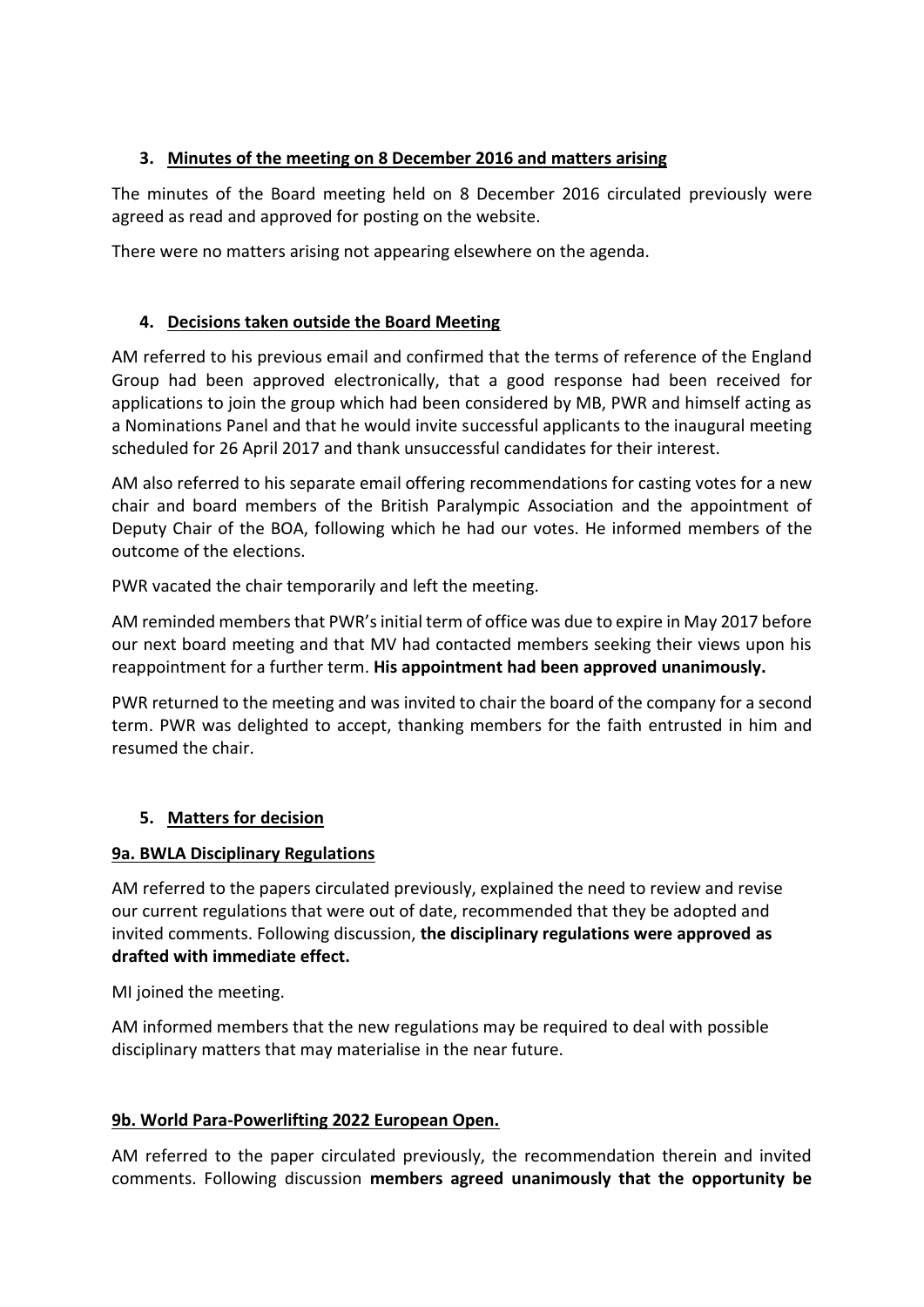**declined with regret** for the reasons stated in the paper. **AM was instructed to write to inform the IPC accordingly.**

## **9c. Changes to Articles of Association (the Articles)**

PWR referred to the papers circulated previously, the recommendations therein and invited comments. Following clarification of certain provisions in the current Articles, **option 1 was agreed unanimously and the travelling draft as amended was approved unanimously.** PWR would liaise further with Emma Mason of our legal advisers and circulate a clean (not redlined) version to board members, which would be recommended for adoption to members of the company at the Annual General Meeting in October 2017.

## **6. Sport Development, Coach Education and Sport England Review**

DG presented a PowerPoint presentation to update the board on developments in the sport pertaining to the substantially increased grants from Sport England for core activities in the 2017 -2021 funding cycle and the Commonwealth Games 2018. The formal award letter would be received by the end of March 2017 following a recommendation to the Sport England board pertaining to our talent pathway submission, would be conditional upon signing up to the Code for Sports Governance, agreeing metrics by end of June 2017, but with no extra conditions. Board members thanked all involved for the hard work involved in this successful outcome of our bid.

DG also updated members upon the "Coaching in an Active Nation" plan; the strong uplift in course receipts in January and February; matters pertaining to Bridging Over, including the potentially imminent Prison College offer and the level 3 instructor qualification.

DG then informed members upon development matters – the English Championships; National Age Groups; BARS; BWL North Senior Championships; TCRR; Annual Achievement Awards; Licenced Tier 3 and new types of events; and RDOs building local partnerships.

Members were informed of the England Group arrangements; other developments with Home Nations; and Safeguarding matters.

DG left the meeting.

## **7. Performance and UK Sport update**

In the absence of TY, AM spoke to his PowerPoint presentation, in particular the outcome of our successful representations to the UK Sport board about the management of the parapowerlifting programme being awarded to us rather than EIS and our unsuccessful representation that our athletes had the potential to win more than 1 medal in Tokyo. Members discussed the advantages and disadvantages of appealing to Sport Resolutions UK, but after careful consideration **members agreed not to pursue an appeal and instructed PWR to inform the chair of UK Sport accordingly**.

Members noted the Sport England Talent Development strategy submitted, the Commonwealth Games plan and the operating strategy; the selections for the European Championships, the World Youth Championships and Mickey Yule's 3rd place in the parapowerlifting World Cup.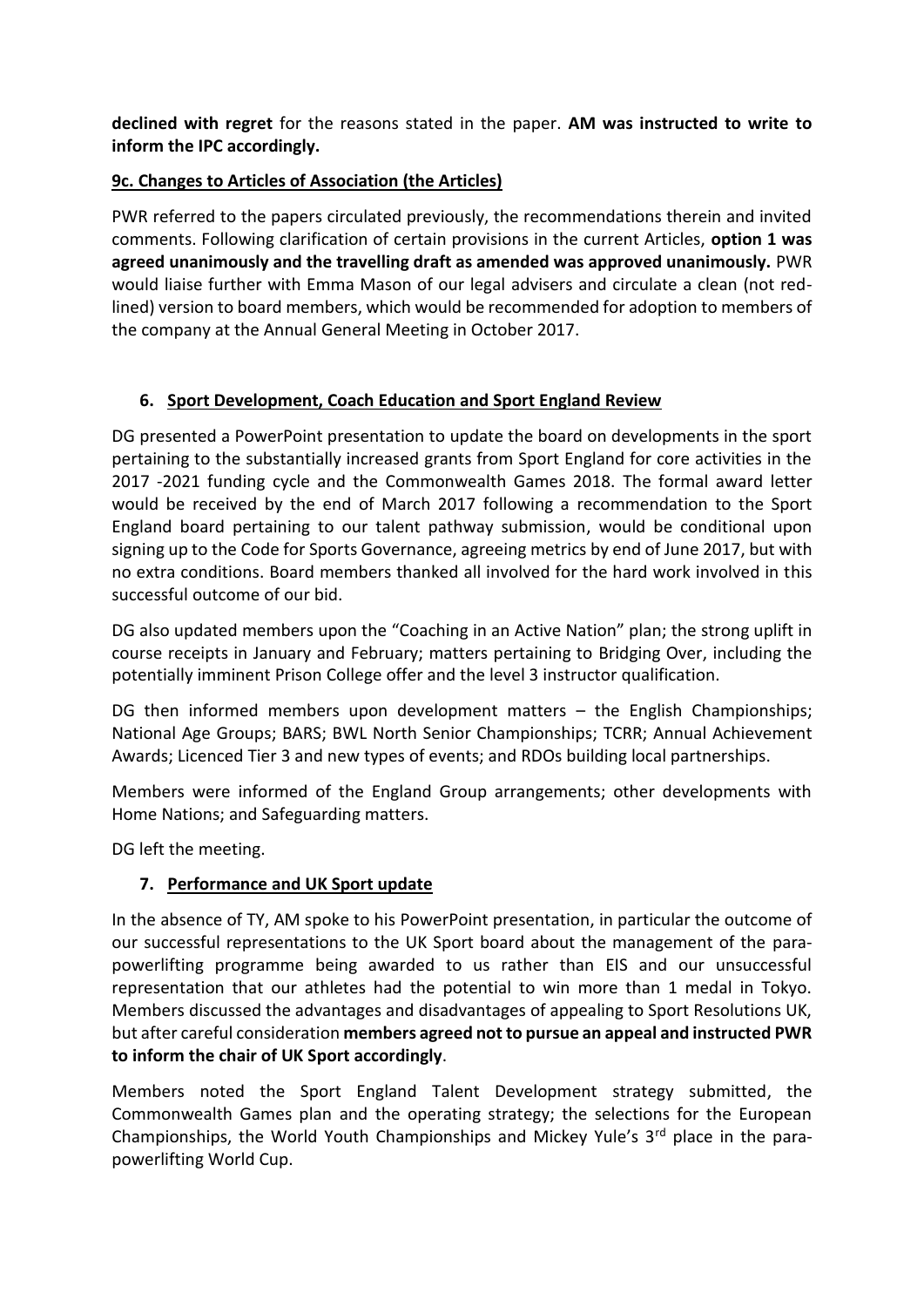Members noted with regret TY's decision to leave BWL and take up a new role with British Athletics with effect from 1 April 2017. PWR was requested to write to him on the board's behalf to express our appreciation of what he achieved as Performance Director and to wish him well in his new appointment.

In the absence of EG, AM informed members of athletes' request to make greater use of social media and using lifters as tutors. Whilst supportive of the suggestions, members noted the logistical challenges of a Q and A twitter and the variations in delivery of the latter, but requested AM to continue a dialogue with EG on the athletes' behalf.

## **8. Minutes and recommendations from sub-committees**

CE, AM and PR updated members on respective committee matters and future matters to be considered.

CE reported upon the Development Committee's meeting on 10 February 2017, wherein the consequences of Sport England and UK Sport funding decisions and the forthcoming departure of TY had been considered, together with website hacking, safeguarding, communications strategies, strengthening the brand, ISC, BARS, membership and the England Group. PWR thanked CE for prompt drafting of reactive statements upon various matters.

PR reported upon the Finance and General Purposes Committee's meeting on 13 February 2017 that had considered responses to the website attack, confirming that there had been no breach of personal data, accreditation with cyber essentials and preliminary 2017/18 budgets, review and revision of the risk register, the self-assurance meeting with UK Sport on 5 January 2017 and changes to the Articles. PR recommended that haysmacintyre be appointed to undertake the external audit for the year ending 31 March 2017 and that the Committee's name be changed to the Audit and Finance Committee with immediate effect. **Members approved the recommendations.** PR asked that the Committee's thanks be recorded for the team's strong selling of courses in the final quarter.

PR recommended the Executive upgrade the insurance policy to cover further cyber-attack and potential damage to the web site and data storage. AM to report back to Audit Committee. **Members agreed.**

In the absence of GT, AM reported upon discussions around the possible operating structure in the light of UK Sport's funding decision.

## **9. Finance Matters and Update**

## **8a. Management Accounts for January 2017**

MM referred to the papers circulated previously and the summary slides in the PowerPoint presentation of financial performance to the end of January 2017. Members noted the strong performance of course income for the month, the very satisfactory surplus for the month and the revised forecasted outcome for the full year.

## **8b. Forward forecasts and budgets for 2017/18**

MM referred to the papers circulated previously and presented a provisional budget (pending the outcome of Sport England's decision upon the talent pathway submission) for 2017/18,